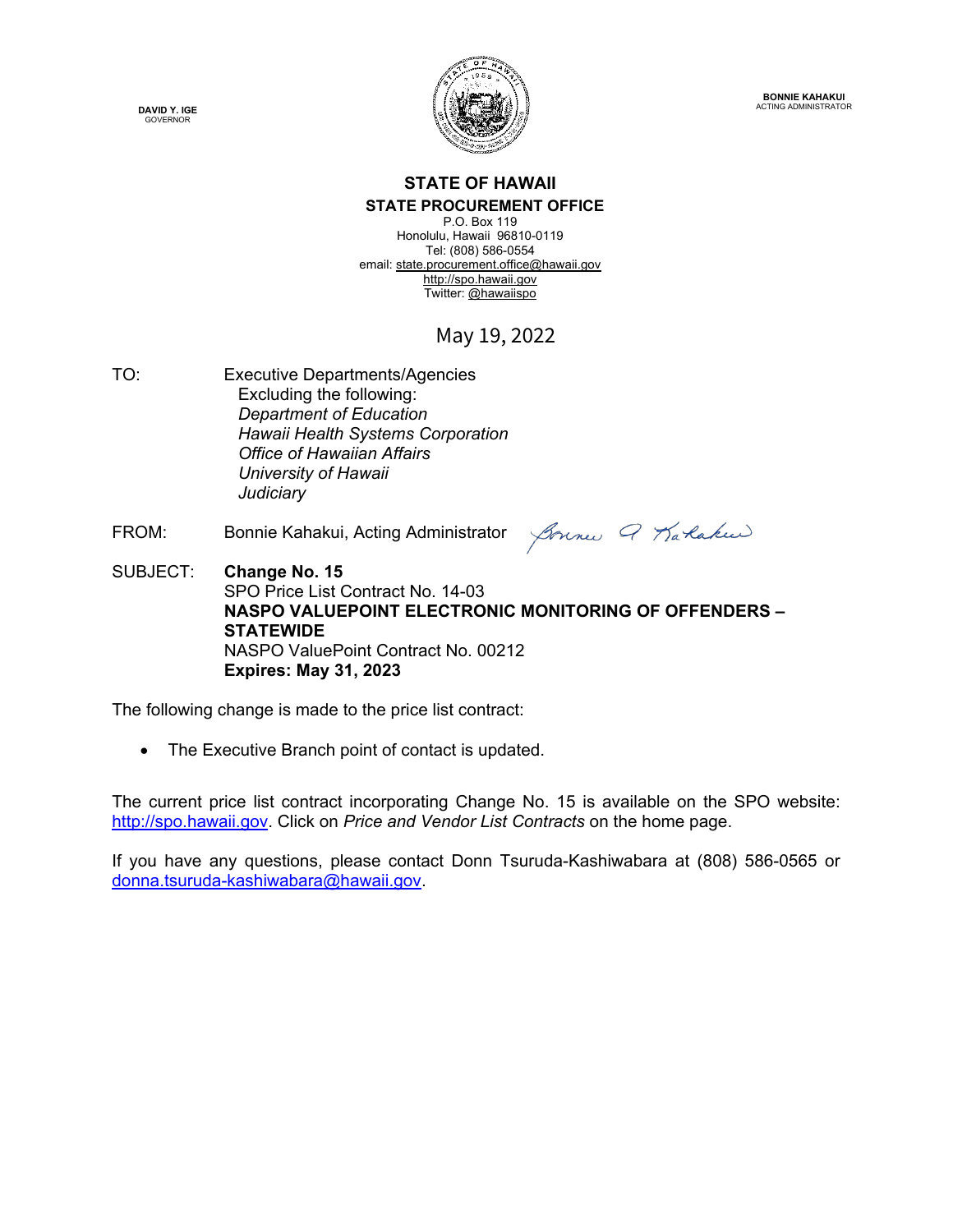# **TABLE OF CONTENTS**:

| Participating Jurisdictions, Points of Contact, Nonprofit Organizations, Contractors 4 |  |
|----------------------------------------------------------------------------------------|--|
|                                                                                        |  |
|                                                                                        |  |
|                                                                                        |  |

### Contractor Information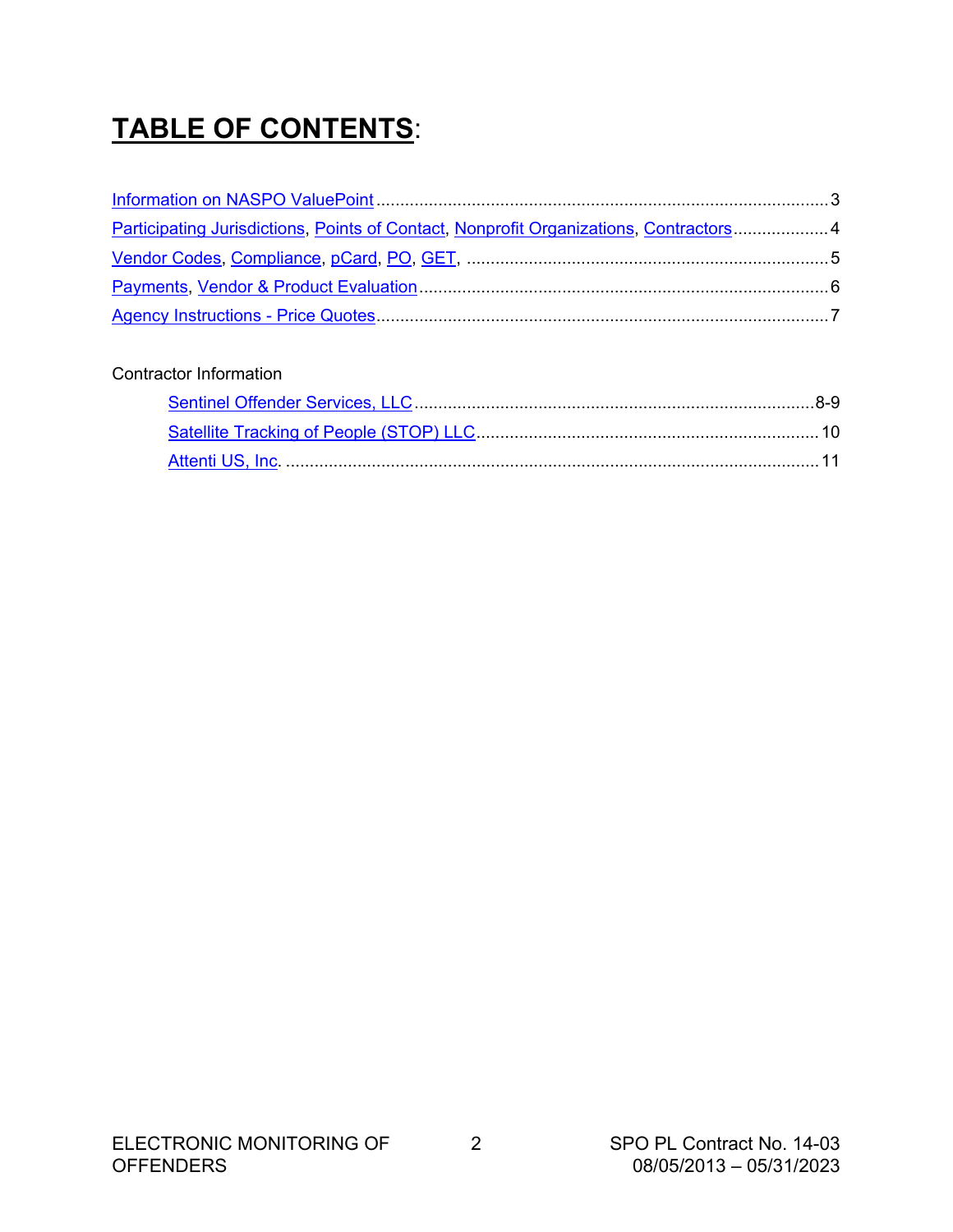### **STATE OF HAWAII STATE PROCUREMENT OFFICE**

**SPO Price List Contract No. 14-03** Includes Change No. 15 Effective: 05/20/2022

<span id="page-2-0"></span>*THIS PRICE LIST CONTRACT IS FOR AUTHORIZED BUSINESS USE ONLY*

### **NASPO VALUEPOINT ELECTRONIC MONITORING OF OFFENDERS - STATEWIDE** (NASPO ValuePoint Contract No. 00212) **August 5, 2013 to May 31, 2023**

#### **INFORMATION ON NASPO VALUEPOINT**

The NASPO ValuePoint Cooperative Purchasing Organization is a multi-state contracting consortium of state governments, including local governments, of which the State of Hawaii is a member. The NASPO ValuePoint Purchasing Organization seeks to achieve price discounts by combining the requirements of multi-state governmental agencies, and cost-effective and efficient acquisition of quality products and services.

The State of Washington is the current lead agency and contract administrator for the NASPO ValuePoint Electronic Monitoring of Offenders contract. A request for competitive sealed proposals was issued on behalf of NASPO ValuePoint Cooperative Purchasing Organization, LLC, and contracts were awarded to five qualified Contractors. The State of Hawaii has signed a Participating Addendum with three (3) Contractors.

The purpose of this contract is the purchase of vendor-provided equipment and services for the monitoring of offenders through Radio Frequency (RF) electronic monitoring, alcohol monitoring, transdermal alcohol monitoring, and satellite monitoring and remote tracking service (GPS), (for both one-piece body-attached device and multi-piece device systems). Contracts may be established with one or more vendors for each of these monitoring services and may be modified as necessary to add new technology or enhancements to existing equipment/services available from the contract vendor.

For additional information on this contract, visit the NASPO ValuePoint website at [https://www.naspovaluepoint.org/portfolio/electronic-monitoring-2013-2022/.](https://www.naspovaluepoint.org/portfolio/electronic-monitoring/)

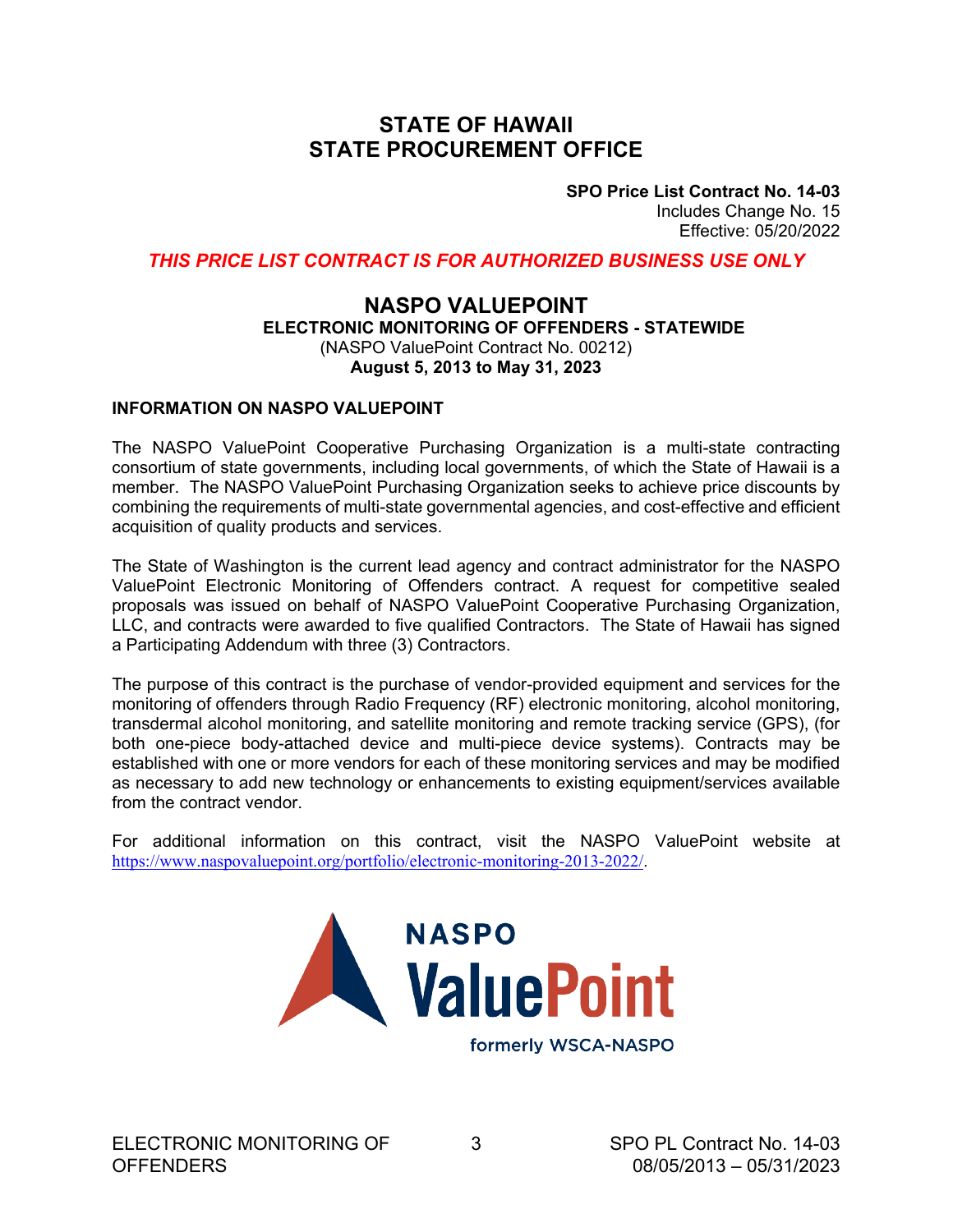<span id="page-3-0"></span>**PARTICIPATING JURISDICTIONS** listed below have signed a memorandum of agreement with the SPO and are authorized to utilize this price list contract.

Executive Departments/Agencies (Excludes DOE, HHSC, OHA and UH) **Judiciary** 

The participating jurisdictions are not required but may purchase from this price list contract, and requests for exception from the contract will not be required. Participating jurisdictions are allowed to purchase from other contractors; however, HRS chapter 103D and the procurement rules apply to purchases using the applicable method of procurement and its procedures, such as small purchases or competitive sealed bidding. The decision to use this contract or to solicit pricing from other sources is at the discretion of the participating jurisdiction.

**POINT OF CONTACT.** Questions regarding the products listed, ordering, pricing, and status should be directed to the contractor.

| <b>Jurisdiction</b> | <b>Name</b>    | <b>Telepho</b> | <b>Fax</b> | <b>E-mail</b>                        |
|---------------------|----------------|----------------|------------|--------------------------------------|
|                     |                | ne             |            |                                      |
| Executive           | Donn           | 586-0565       | 586-0570   | donna.tsuruda-kashiwabara@hawaii.gov |
| (Excludes DOE,      | Tsuruda-       |                |            |                                      |
| HHSC, OHA and UH)   | Kashiwabara    |                |            |                                      |
| Judiciary           | Tritia L. Cruz | 538-5805       | 538-5802   | tritia.l.cruz@courts.hawaii.gov      |
|                     |                |                |            |                                      |

Procurement questions or concerns may be directed as follows:

### **USE OF PRICE & VENDOR LIST CONTRACTS BY NONPROFIT ORGANIZATIONS.**

Pursuant to HRS §103D-804, nonprofit organizations with current purchase of service contracts (HRS chapter 103F) have been invited to participate in the SPO price & vendor list contracts.

A listing of these nonprofit organizations is available at the SPO website: [http://spo.hawaii.gov](http://spo.hawaii.gov/). Click on *For Vendors > Non-Profits > Cooperative Purchasing Program > View the list of qualifying nonprofits eligible to participate in cooperative purchasing.* 

If a nonprofit wishes to purchase from an SPO price or vendor list contract, the nonprofit must obtain approval from each Contractor, i.e., participation must be mutually agreed upon. A Contractor may choose to deny participation by a nonprofit. Provided, however, if a nonprofit and Contractor mutually agree to this arrangement, it is understood that the nonprofit will retain its right to purchase from other than an SPO price or vendor list Contractor(s).

**CONTRACTORS.** The authorized contractors are listed in this price list contract. They have signed a Master Agreement with the State of Washington and a Participating Addendum with the Hawaii State Procurement Office.

Sentinel Offender Services, LLC Satellite Tracking of People LLC (STOP) Attenti US, Inc.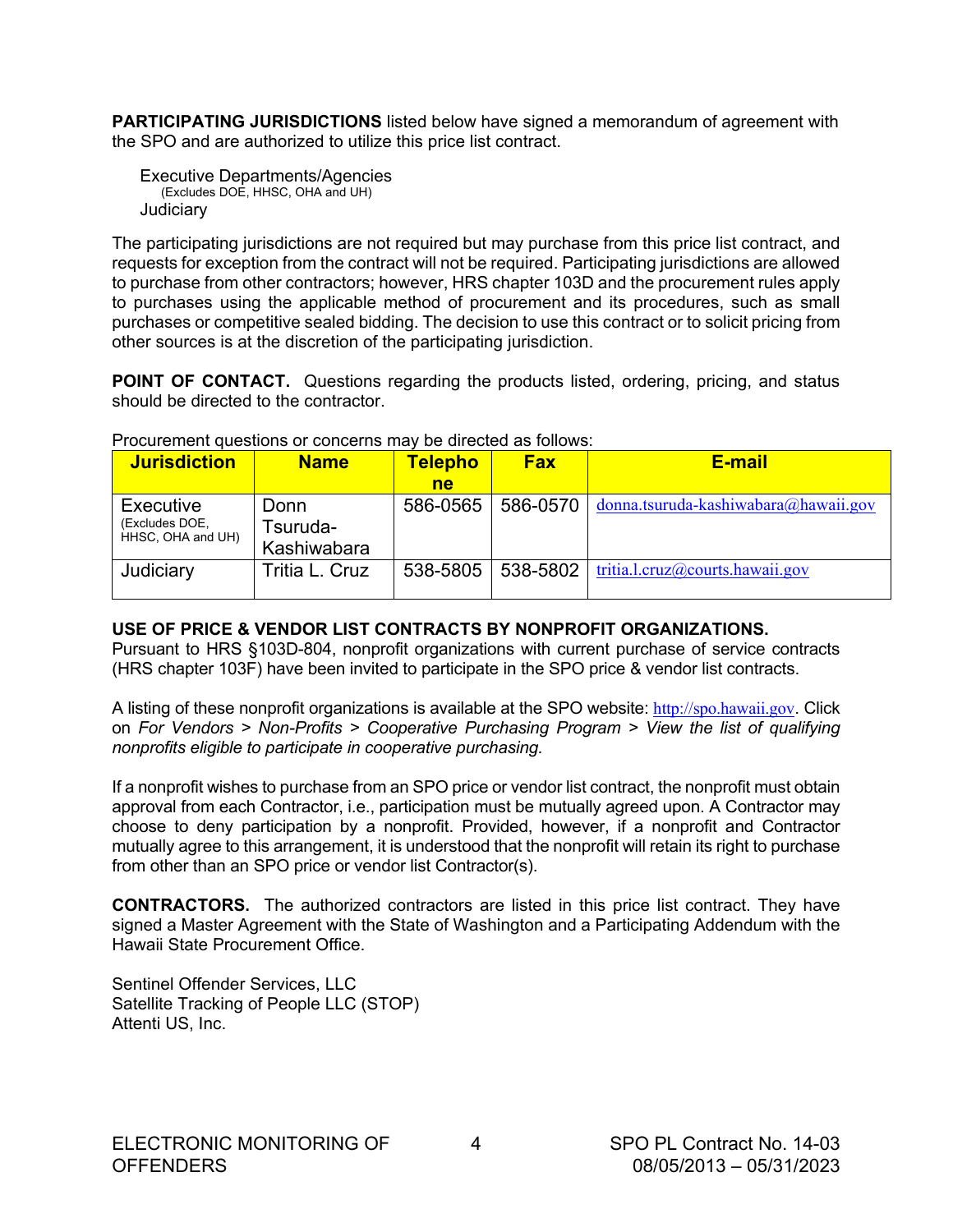<span id="page-4-0"></span>**VENDOR CODES** for annotation on purchase orders are obtainable from the *Alphabetical Vendor Edit Table Report* available at your department's fiscal office. Agencies are cautioned that the remittance address on an invoice may be different from the address of the vendor code annotated on the purchase order.

**COMPLIANCE PURSUANT TO HRS §103D-310(c).** Prior to awarding this contract, the SPO verified compliance of the Contractor(s) named in the SPO Price List Contract No. 14-03. *No further compliance verification is required prior to issuing a contract, purchase order, or pCard payment when utilizing this contract.*

**PURCHASING CARD (pCard).** The State of Hawaii Purchasing Card (pCard) is required to be used by the Executive departments/agencies, for orders totaling less than \$2,500. For purchases \$2,500 or more, agencies may use the pCard, subject to its credit limit, or issue a purchase order.

**PURCHASE ORDERS** may be issued for purchases \$2,500 or more; and for vendors who either do not accept the pCard, set minimum order requirements before accepting the pCard for payment, or charge its customers a transaction fee for the usage.

**SPO PRICE LIST CONTRACT NO. 14-03 AND MASTER AGREEMENT NO. 00212** shall be typed on purchase orders issued against this price list contract**.** For pCard purchases, the SPO Price List Contract No. 14-03 and Master Agreement No. 00212 shall be notated on the appropriate transaction document.

**STATE GENERAL EXCISE TAX (GET) AND COUNTY SURCHARGE** shall not exceed the following rates if the seller elects to pass on the charges to its customers. The GET is not applied to shipping or delivery charges.

| County                                        | County<br>Surcharge<br><b>Tax Rate</b> | <b>State</b><br><b>GET</b> | <b>Max Pass-</b><br><b>On Tax</b><br>Rate | <b>Expiration of</b><br><b>Surcharge Tax</b><br>Rate |
|-----------------------------------------------|----------------------------------------|----------------------------|-------------------------------------------|------------------------------------------------------|
| C&C of Honolulu                               | 0.50%                                  | 4.0%                       | 4.7120%                                   | 12/31/2030                                           |
| Hawaii                                        | 0.50%                                  | 4.0%                       | 4.7120%                                   | 12/31/2030                                           |
| County of Maui<br>(including Molokai & Lanai) | $0.0\%$                                | 4.0%                       | 4.1666%                                   | No county<br>surcharge                               |
| Kauai                                         | 0.50%                                  | 4.0%                       | 4.7120%                                   | 12/31/2030                                           |

The GET or use tax and county surcharge may be added to the invoice as a separate line item and shall not exceed the current max pass-on tax rate(s) for each island.

County surcharges on State General Excise (GE) tax or Use Tax may be visibly passed on but are not required. For more information on county surcharges and the max pass-on tax rate, please visit the Department of Taxation's website at <http://tax.hawaii.gov/geninfo/countysurcharge>.

**PAYMENTS** are to be made to the Contractor(s) remittance address. HRS §103-10 provides that the State shall have thirty (30) calendar days after receipt of invoice or satisfactory completion of contract to make payment. Payments may also be made via pCard.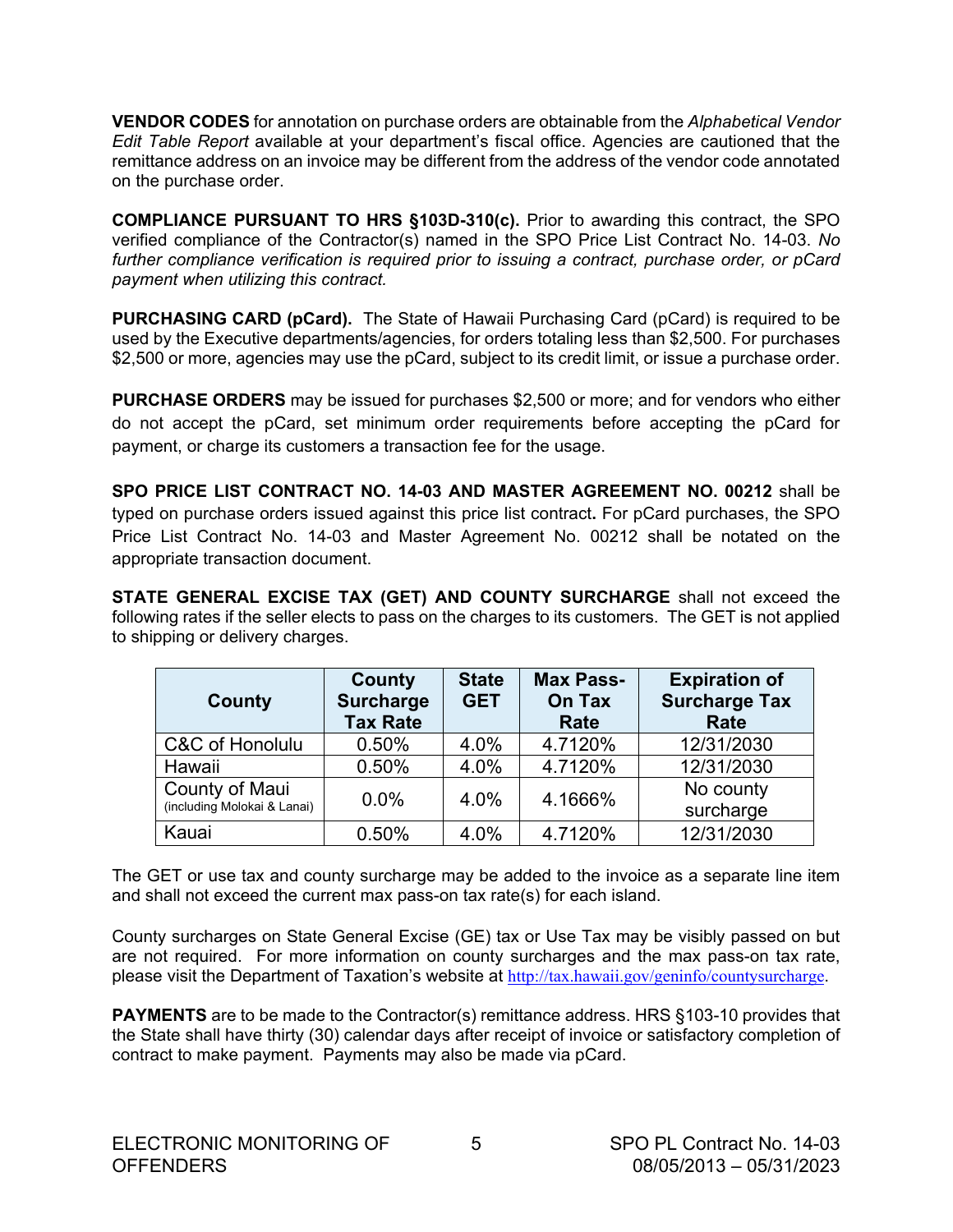<span id="page-5-0"></span>**VENDOR AND PRODUCT EVALUATION** form SPO-012, for the purpose of addressing concerns on this price list contract, is available to agencies at the SPO website: [http://spo.hawaii.gov](http://spo.hawaii.gov/). Click on *Forms* on the home page.

**PRICE OR VENDOR LIST CONTRACT AVAILABLE ON THE INTERNET** at the SPO website: [http://spo.hawaii.gov](http://spo.hawaii.gov/). Click on *Price & Vendor List Contracts* on the home page.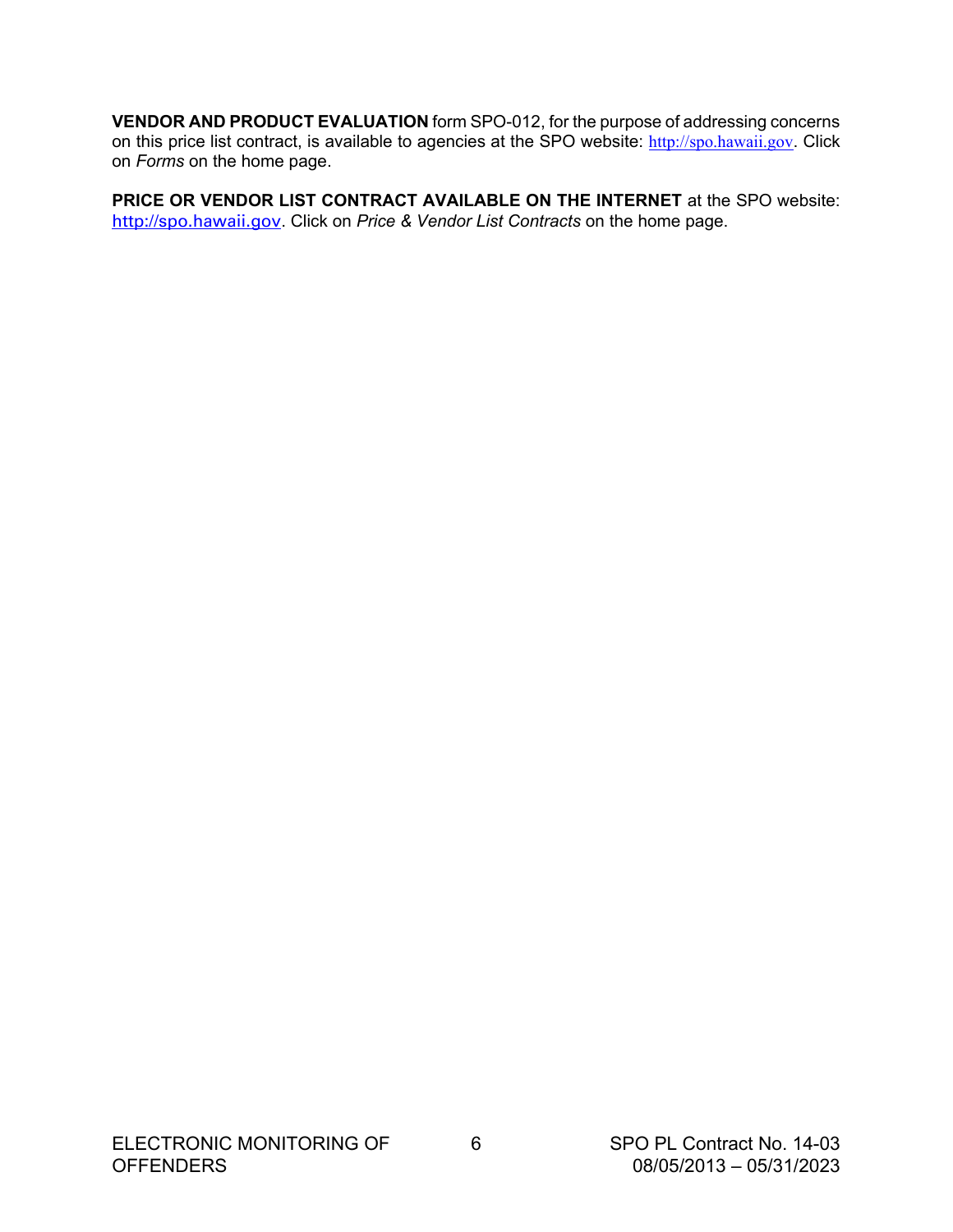### <span id="page-6-0"></span>**AGENCY INSTRUCTIONS FOR PRICE QUOTES**

- 1. Agency shall obtain a price quote from Sentinel Offender Services, LLC when procuring services covered by the categories shown below:
	- Category 2: Alcohol Electronic Monitoring (Transdermal)
- 2. Agency shall obtain a price quote from Attenti US, Inc. and Sentinel Offender Services, LLC when procuring services covered by the categories shown below:
	- Category 2: Alcohol Electronic Monitoring (Home Unit)
	- Category 3: Satellite (GPS) Tracking Multi-Piece Electronic Monitoring
- 3. Agency shall obtain a price quote from all Contractors when procuring services covered by the categories shown below:
	- Category 1: Radio Frequency (RF) Electronic Monitoring
	- Category 3: Satellite (GPS) Tracking One-Piece Electronic Monitoring"
- 4. Personnel conducting or participating in utilizing this Price/Vendor List Contract is responsible to complete form SPO-010, *Record of Procurement* when an award is for \$5,000 or greater. All non-responsive vendor(s) and related pertinent information to this procurement shall be notated in Part C. The completed and properly signed (personnel with delegated authority) copy of the SPO-010 shall be kept in the procurement/contract file.
- 5. When utilizing the State Procurement Office Price List Contract No. 14-03, the contract term shall not exceed beyond the Master Agreement expiration date of May 31, 2023.
- 6. Agencies shall not issue a Purchase Order, or pCard with options to extend the contract term beyond the expiration date of May 31, 2023.

**CONSIDERATION OF QUOTES.** Agencies shall consider all responsive and responsible quotes received. An award shall be made to the vendor(s) offering the lowest price. If the lowest price does not meet the agency's specification requirement, the award may be made to the vendor(s) whose offer represents the best value to the agency. Best value means the most advantageous offer determined by evaluating and comparing all relevant criteria in addition to price so that the offer meeting the overall combination that best services the agency is selected. These criteria may include, in addition to others, the total cost of ownership, performance, history of the vendor, quality of goods, services, delivery, and proposed technical performance.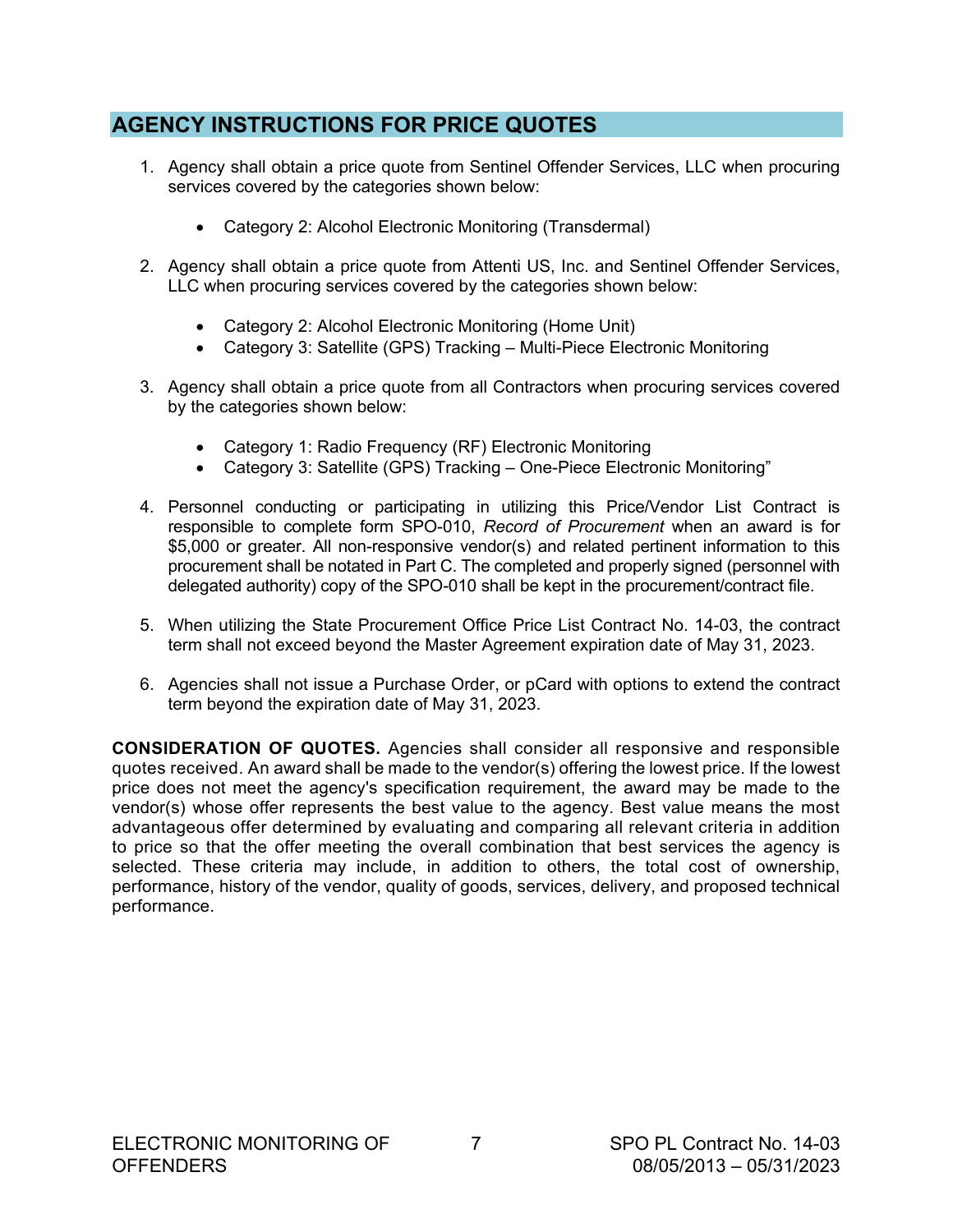# **SENTINEL OFFENDER SERVICES, LLC**

Remit Payment to: Sentinel Offender Services, LLC 1290 N Hancock Street, Ste 103 Anaheim, CA 92807 Vendor Code: 324120-00

1. For price quotes, please contact:

 $\overline{\phantom{a}}$ 

Leo Carson Vice President of Strategic Sales Phone: (888) 843-5590 Email: [lcarson@sentineladvantage.com](mailto:lcarson@sentineladvantage.com)

- 2. Sentinel was awarded the following categories listed below
	- Category 1: Radio Frequency (RF) Electronic Monitoring
	- Category 2: Alcohol Electronic Monitoring (Home Unit)
	- Category 2: Alcohol Electronic Monitoring (Transdermal)
	- Category 3: Satellite (GPS) Tracking One-Piece Electronic Monitoring
	- Category 3: Satellite (GPS) Tracking Multi-Piece Electronic Monitoring
- 3. Sentinel Offender Services, LLC pricing click [here.](https://s3-us-west-2.amazonaws.com/wsca-uploads/1456862444_Sentinel_AMD2_Pricing.pdf) The click *Sentinel\_AMD2\_Pricing.pdf.*
- 4. Provide the following information to Sentinel to obtain a price quote:
	- Identify which category you're requesting a price quote for.
	- Initial number of units required.
	- Number of staff who require training.
	- The start date for services. (Note: Contractor commonly commences services within thirty (30) days from receipt of a valid order).
	- In addition to accessing information via the contractor's web-based information system, indicate your department/agency preferred notification alerts (email, text, fax, etc.).

### **PROCEDURES ON HOW TO SUBMIT ORDERS:**

- 1. Upon receipt of a valid price quote, the Department/Agency may place an order by emailing Leo Carson confirming acceptance of the price quote. A contractor's representative will confirm to coordinate delivery and training. **Include the following information to Sentinel:**
	- Ship to Information
		- Department/Agency Name
		- Contact First and Last Name.
		- $\triangleright$  Complete street address with zip code for delivery of the equipment (No P.O. boxes).
		- $\triangleright$  Phone, Fax, and Email address.
	- Bill to Information
		- Department/Agency Name
		- Contact First and Last Name.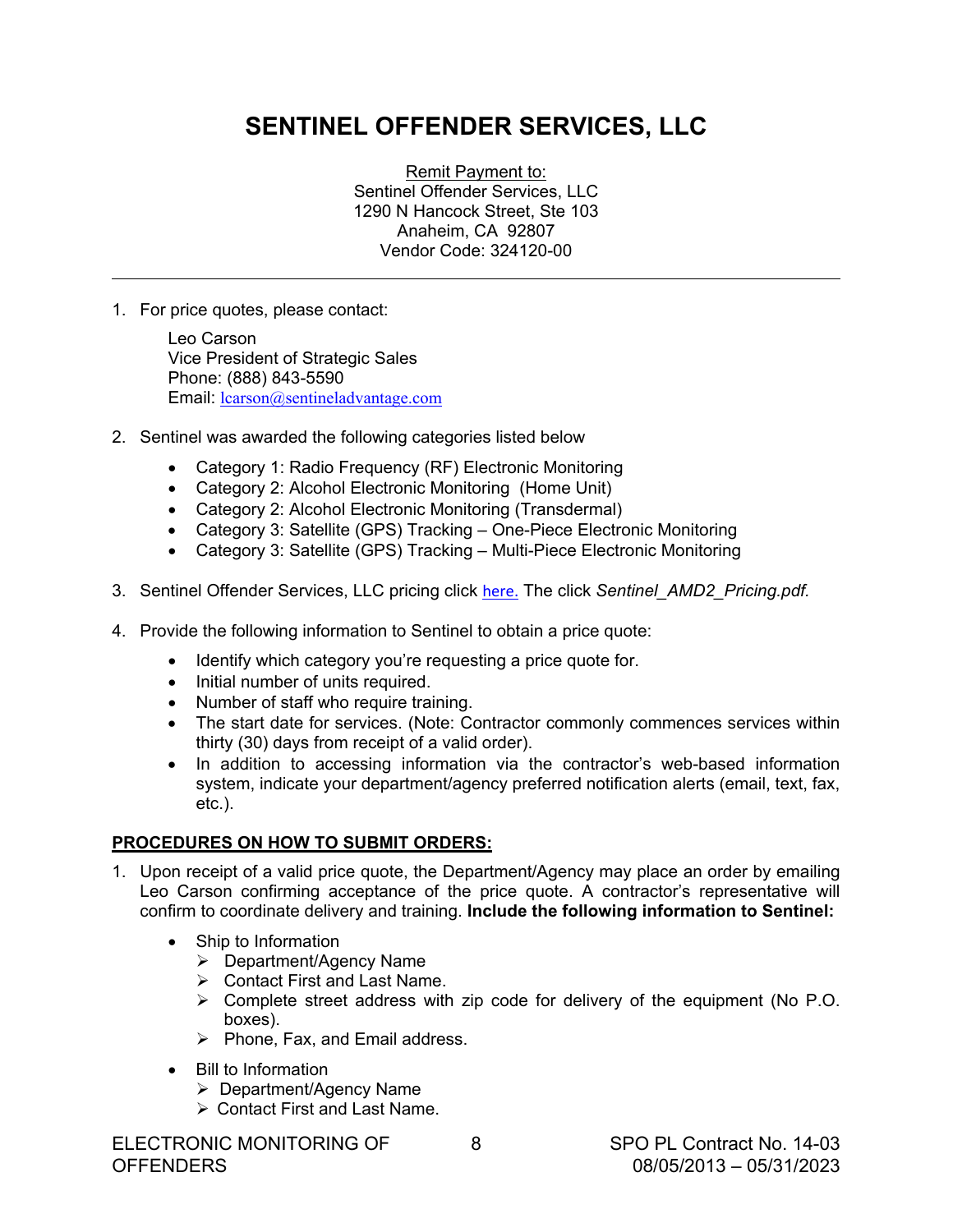- $\triangleright$  Complete street address with zip code for delivery of invoice.
- $\triangleright$  Phone, Fax, and Email address.
- 2. Personnel approved by the Department/Agency are authorized to exchange monitoring/tracking information with Sentinel on behalf of the department/agency. (Emphasis: This information will be used to provide unique logins/passwords for both the webbased system as well as verbal passwords to communicate with Sentinel. Sentinel will not exchange information without proper passwords).

Agency will provide the information below to Sentinel:

- First and Last Name.
- Complete street address with zip code.
- Phone, Fax, and Email address.
- 3. The address of the target training location (the location should have at least one computer with internet for every two (2) trainees.)
- 4. The requested target date(s) for training.
- 5. The requested target start date for services.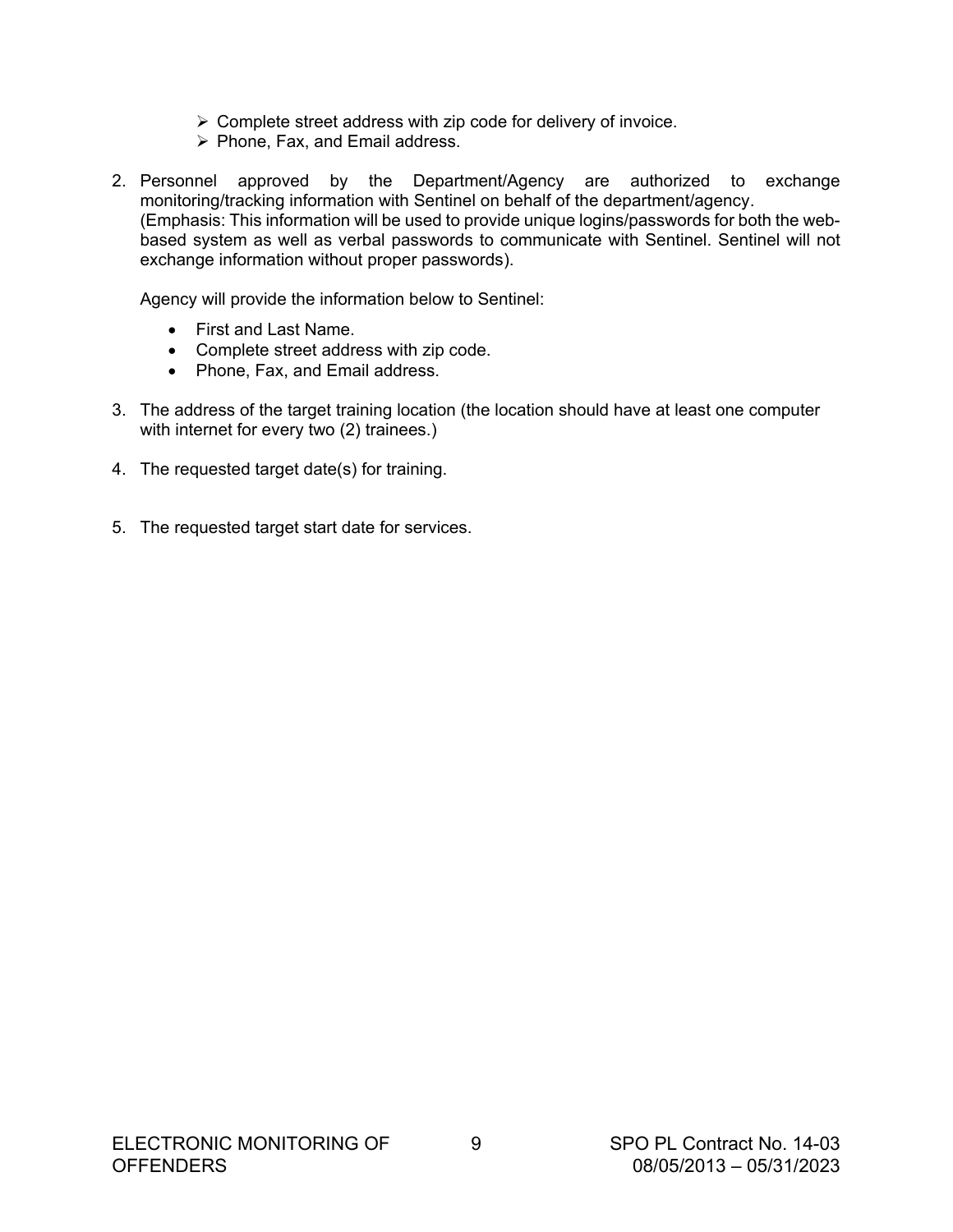# <span id="page-9-0"></span>**SATELLITE TRACKING OF PEOPLE LLC (STOP)**

Remit Payment to: Satellite Tracking of People LLC PO Box 639098 Cincinnati, OH 45263 Vendor Code: 329435-00

1. For price quotes, please contact:

 $\overline{\phantom{a}}$ 

Greg Utterback Chief Development Officer Address: 5353 West Sam Houston Parkway North, Suite 190 Houston, TX 77041 Phone: (832) 553-9502 Email: [gutterback@stopllc.com](mailto:gutterback@stopllc.com)

- 2. STOP was awarded the following categories listed below:
	- Category 1: Radio Frequency (RF) Electronic Monitoring
	- Category 3: Satellite (GPS) Tracking One Piece Electronic Monitoring
- 3. Satellite Tracking of People LLC pricing, click [here.](https://s3-us-west-2.amazonaws.com/wsca-uploads/1427984490_00212_Contract_with_STOP.pdf) **Click on the file named "00212\_Contract\_with\_STOP.pdf". Scroll to pages 155 to 159 for pricing**.
- 4. Provide the following information to STOP to obtain a price quote:
	- Address of service delivery
	- Requested implementation date
	- Required number of devices by type
	- Required number of users to be trained
	- Whether utilization of STOP Monitoring Center services is needed

### **PROCEDURES ON HOW TO SUBMIT ORDERS:**

- 1. Contact Mr. Greg Utterback at (832) 553-9502 or email: [gutterback@stopllc.com](mailto:gutterback@stopllc.com)
- 2. STOP personnel will contact agency management for implementation planning and activation.